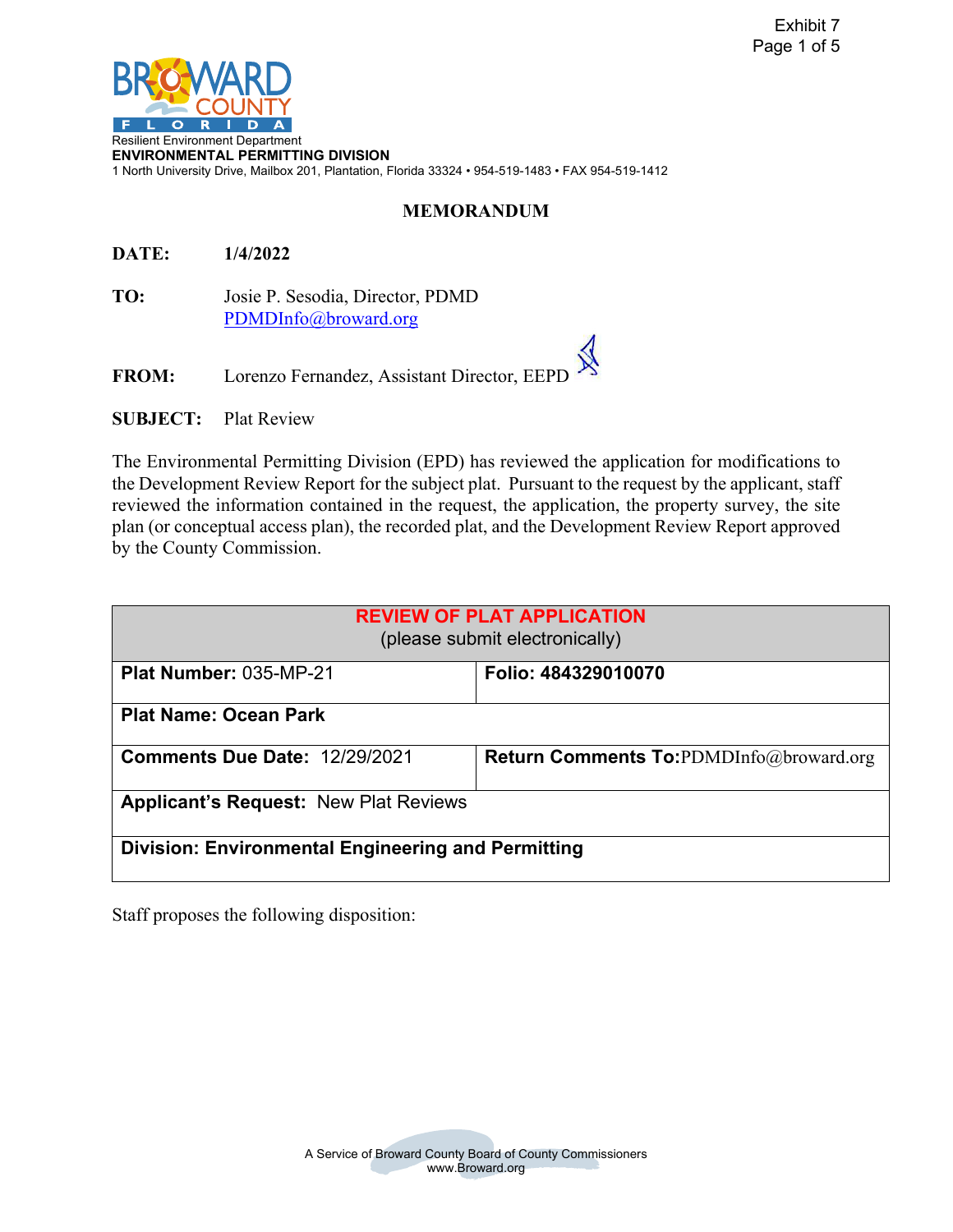|                                     | LAIDIU I                                             |
|-------------------------------------|------------------------------------------------------|
|                                     | Page 2 of 5                                          |
| <b>Reviewer's Name: Yvel Rocher</b> | <b>Program: Domestic and Non-Domestic Wastewater</b> |
|                                     | And Surface Water Management                         |
|                                     |                                                      |

Any objection to the plat as submitted. Answer: No

This plat is subject to the comments noted below. Answer: Yes

## **Plat Comments, as needed:**

1. The Broward County Domestic Wastewater Licensing Program has no objection to the described plat. Nonetheless, should there be a significant flow generation from the site, advanced planning and upgrades to the downstream/off-site wastewater facilities may be warranted. Contact the Environmental Permitting Division at 954-519-1483 or WWLicense@broward.org for specific code requirements.

2. The Broward County Non-Domestic Wastewater Program has no objection to the described plat because no non-domestic wastewater discharge is anticipated for the site. Nonetheless, should there be proposed non-domestic wastewater discharges, these must meet the criteria under Chapter 27, Article V, Sections 27-193(b)(3)a, 27-193(b)(4)a, 27-194(b), and 27-198(c) of the Broward County Code of Ordinances. Contact the Environmental Permitting Division at 954-519-1483 or NDDLicense@broward.org for specific code requirements.

3. In accordance with Chapter 27, Article V, Sections 27-198 through 27-200 of the Broward County Code, titled Water Resources Management, prior to any alteration to the site grading, or construction of a surface water management system, a Broward County Surface Water Management License is required. Contact the Environmental Permitting Division at 954-519-1483 or SWMLicense@broward.org for specific code requirements.

Exhibit 7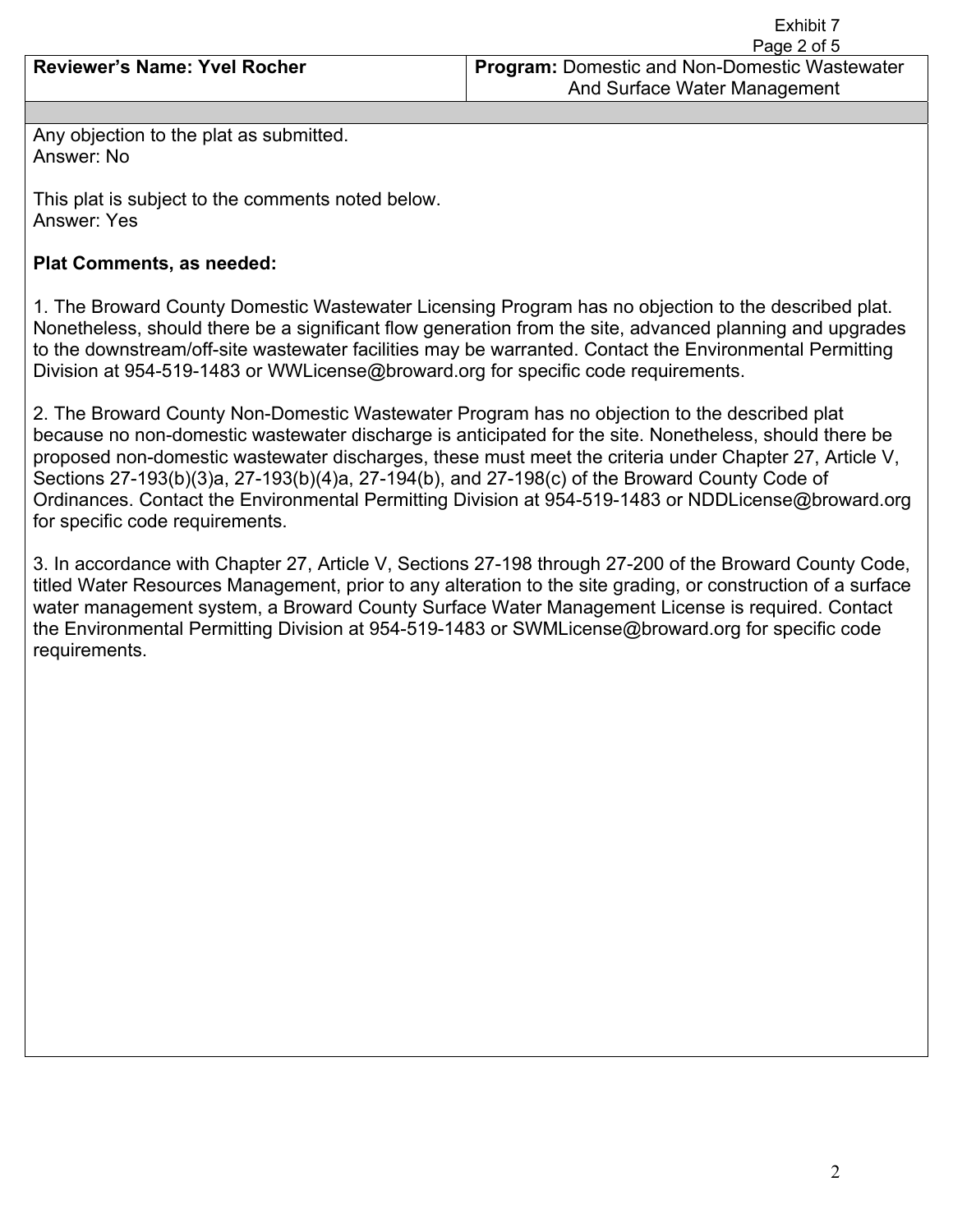Exhibit 7 Page 3 of 5

Any objection to the plat as submitted. Answer: No

This plat is subject to the comments noted below. Answer: Yes

## **Plat Comments, as needed:**

1. Review of available information by staff of the Water and Environmental Licensing Section of the Broward County Environmental Permitting Division determined that, at this time, there are no indications of wetlands within the boundaries of the plat. Therefore, a Conceptual Dredge and Fill Review Report is not required. Based upon the present conditions within the site, filling of the land area will not require an Environmental Resource License.

2. The Water and Environmental Licensing Section of the Environmental Permitting Division encourages all invasive exotic vegetation including Melaleuca, Brazilian pepper, Australian pine and others as listed in the Exotic Pest Plant Council's List of Florida's Most Invasive Species to be removed during the development process, and a management plan may be necessary to control re-invasion of same. In addition, landscape material should not include any plants considered to be invasive of South Florida's native plant communities. The Exotic Pest Plant Council's List of Florida's Most Invasive Species is available at https://www.fleppc.org/list/list.htm.

3. Other activities regulated under Chapter 27, Article XI of the Natural Resource Protection Code (e.g., lake or canal excavation, installation of headwalls, end walls, or outfalls) may require an Environmental Resource License. Prior to undertaking surface disturbing activities, contact the Environmental Permitting Division at 954-519-1483 or AWRLicense@broward.org for specific code requirements.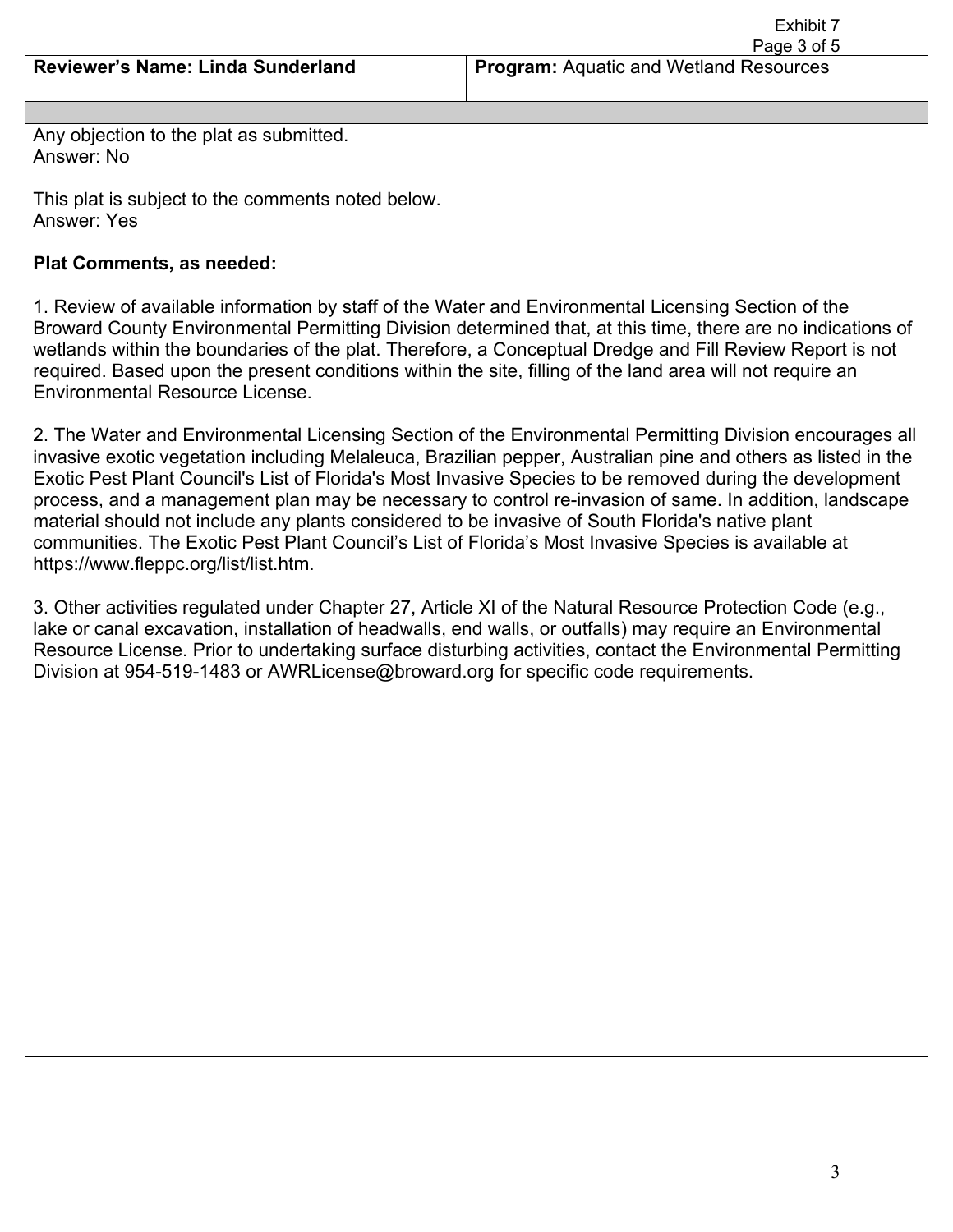|                                                                                                                                                              | Exhibit 7<br>Page 4 of 5                      |  |  |
|--------------------------------------------------------------------------------------------------------------------------------------------------------------|-----------------------------------------------|--|--|
| <b>Reviewer's Name: Peter Burke</b>                                                                                                                          | <b>Program: Tree Preservation</b>             |  |  |
|                                                                                                                                                              |                                               |  |  |
| Any objection to the plat as submitted.<br>Answer: No                                                                                                        |                                               |  |  |
| This plat is subject to the comments noted below.<br><b>Answer: Yes</b>                                                                                      |                                               |  |  |
| <b>Plat Comments, as needed:</b>                                                                                                                             |                                               |  |  |
| This site does not fall under the jurisdiction of the Broward County Tree Preservation and Abuse<br>Ordinance.                                               |                                               |  |  |
|                                                                                                                                                              |                                               |  |  |
|                                                                                                                                                              |                                               |  |  |
|                                                                                                                                                              |                                               |  |  |
|                                                                                                                                                              |                                               |  |  |
| Reviewer's Name: David Vanlandingham                                                                                                                         | <b>Program:</b> Clean-Up and Waste Regulation |  |  |
|                                                                                                                                                              |                                               |  |  |
| Any objection to the plat as submitted.<br>Answer: No                                                                                                        |                                               |  |  |
| This plat is subject to the comments noted below.<br><b>Answer: Yes</b>                                                                                      |                                               |  |  |
| Plat Comments, as needed:                                                                                                                                    |                                               |  |  |
| Not a contaminated site; not within one-quarter mile of a contaminated site; not a licensed waste regulation<br>facility; not an abandoned dump or landfill. |                                               |  |  |
|                                                                                                                                                              |                                               |  |  |
|                                                                                                                                                              |                                               |  |  |
|                                                                                                                                                              |                                               |  |  |